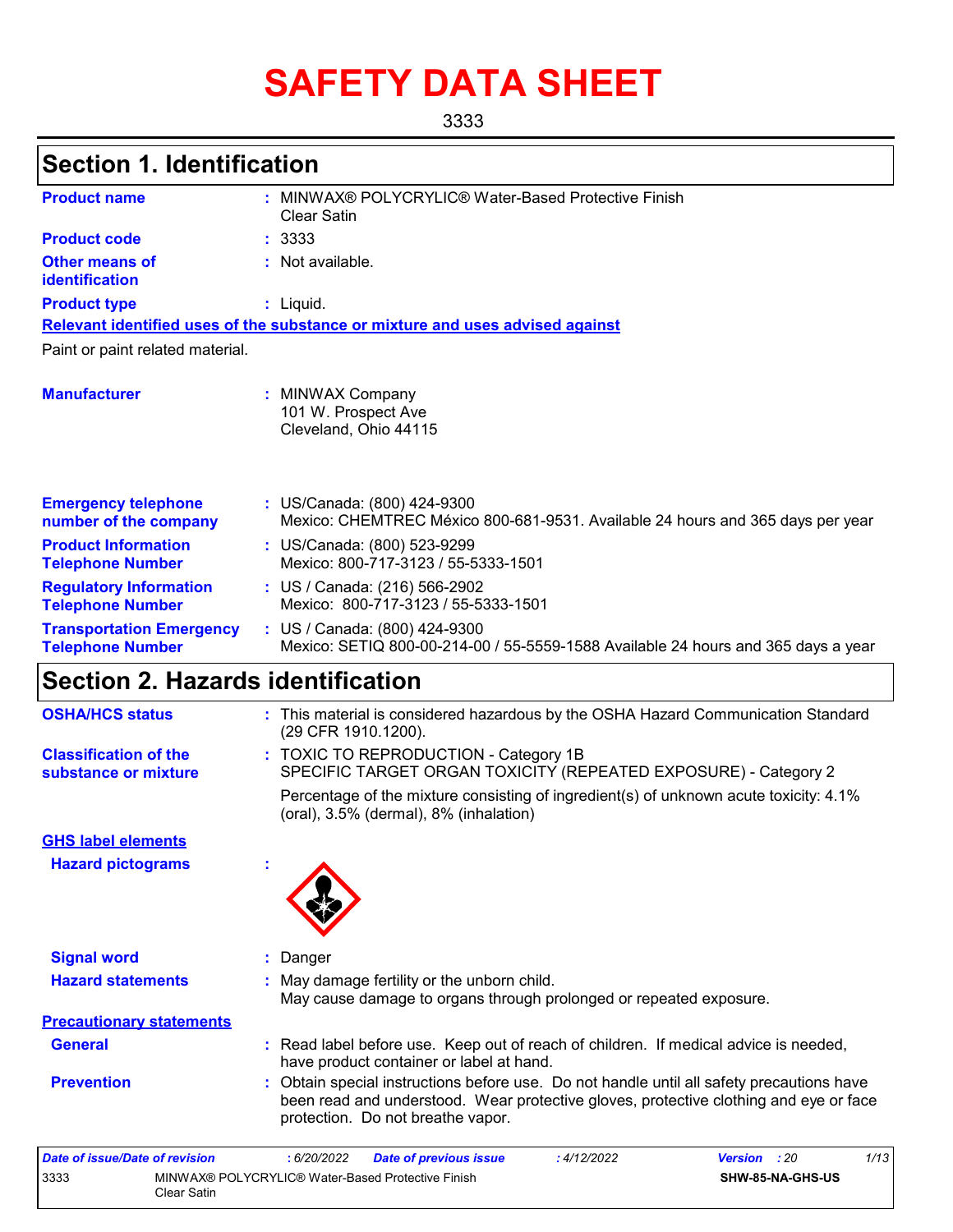## **Section 2. Hazards identification**

| <b>Response</b>                            | : IF exposed or concerned: Get medical advice or attention.                                                                                     |
|--------------------------------------------|-------------------------------------------------------------------------------------------------------------------------------------------------|
| <b>Storage</b>                             | : Store locked up.                                                                                                                              |
| <b>Disposal</b>                            | : Dispose of contents and container in accordance with all local, regional, national and<br>international regulations.                          |
| <b>Supplemental label</b><br>elements      | WARNING: This product contains chemicals known to the State of California to cause<br>cancer and birth defects or other reproductive harm.      |
|                                            | Please refer to the SDS for additional information. Keep out of reach of children. Do not<br>transfer contents to other containers for storage. |
| <b>Hazards not otherwise</b><br>classified | : None known.                                                                                                                                   |

## **Section 3. Composition/information on ingredients**

| Substance/mixture                              | : Mixture        |
|------------------------------------------------|------------------|
| <b>Other means of</b><br><b>identification</b> | : Not available. |

#### **CAS number/other identifiers**

| Ingredient name               | % by weight | <b>CAS number</b> |
|-------------------------------|-------------|-------------------|
| Butoxypropanol                | l≤3         | 5131-66-8         |
| Ethylene Glycol               | $≤2.8$      | $107 - 21 - 1$    |
| 1-Methyl-2-Pyrrolidone        | 2≥ا         | 872-50-4          |
| Decylpoly(ethyleneoxy)ethanol | $≤1.5$      | 9014-85-1         |
| <b>Fumed Amorphous Silica</b> | l≤3         | 112945-52-5       |

Any concentration shown as a range is to protect confidentiality or is due to batch variation.

**There are no additional ingredients present which, within the current knowledge of the supplier and in the concentrations applicable, are classified and hence require reporting in this section.**

**Occupational exposure limits, if available, are listed in Section 8.**

### **Section 4. First aid measures**

|                     | <b>Description of necessary first aid measures</b>                                                                                                                                                                                                                                                                                                                                                                                                                                                                                                                                                                                                                                                                  |
|---------------------|---------------------------------------------------------------------------------------------------------------------------------------------------------------------------------------------------------------------------------------------------------------------------------------------------------------------------------------------------------------------------------------------------------------------------------------------------------------------------------------------------------------------------------------------------------------------------------------------------------------------------------------------------------------------------------------------------------------------|
| <b>Eye contact</b>  | : Immediately flush eyes with plenty of water, occasionally lifting the upper and lower<br>eyelids. Check for and remove any contact lenses. Continue to rinse for at least 10<br>minutes. Get medical attention following exposure or if feeling unwell.                                                                                                                                                                                                                                                                                                                                                                                                                                                           |
| <b>Inhalation</b>   | : Remove victim to fresh air and keep at rest in a position comfortable for breathing. If<br>not breathing, if breathing is irregular or if respiratory arrest occurs, provide artificial<br>respiration or oxygen by trained personnel. It may be dangerous to the person providing<br>aid to give mouth-to-mouth resuscitation. Get medical attention. If unconscious, place<br>in recovery position and get medical attention immediately. Maintain an open airway.<br>Loosen tight clothing such as a collar, tie, belt or waistband. In case of inhalation of<br>decomposition products in a fire, symptoms may be delayed. The exposed person may<br>need to be kept under medical surveillance for 48 hours. |
| <b>Skin contact</b> | : Flush contaminated skin with plenty of water. Remove contaminated clothing and<br>shoes. Wash contaminated clothing thoroughly with water before removing it, or wear<br>gloves. Continue to rinse for at least 10 minutes. Get medical attention. Wash clothing<br>before reuse. Clean shoes thoroughly before reuse.                                                                                                                                                                                                                                                                                                                                                                                            |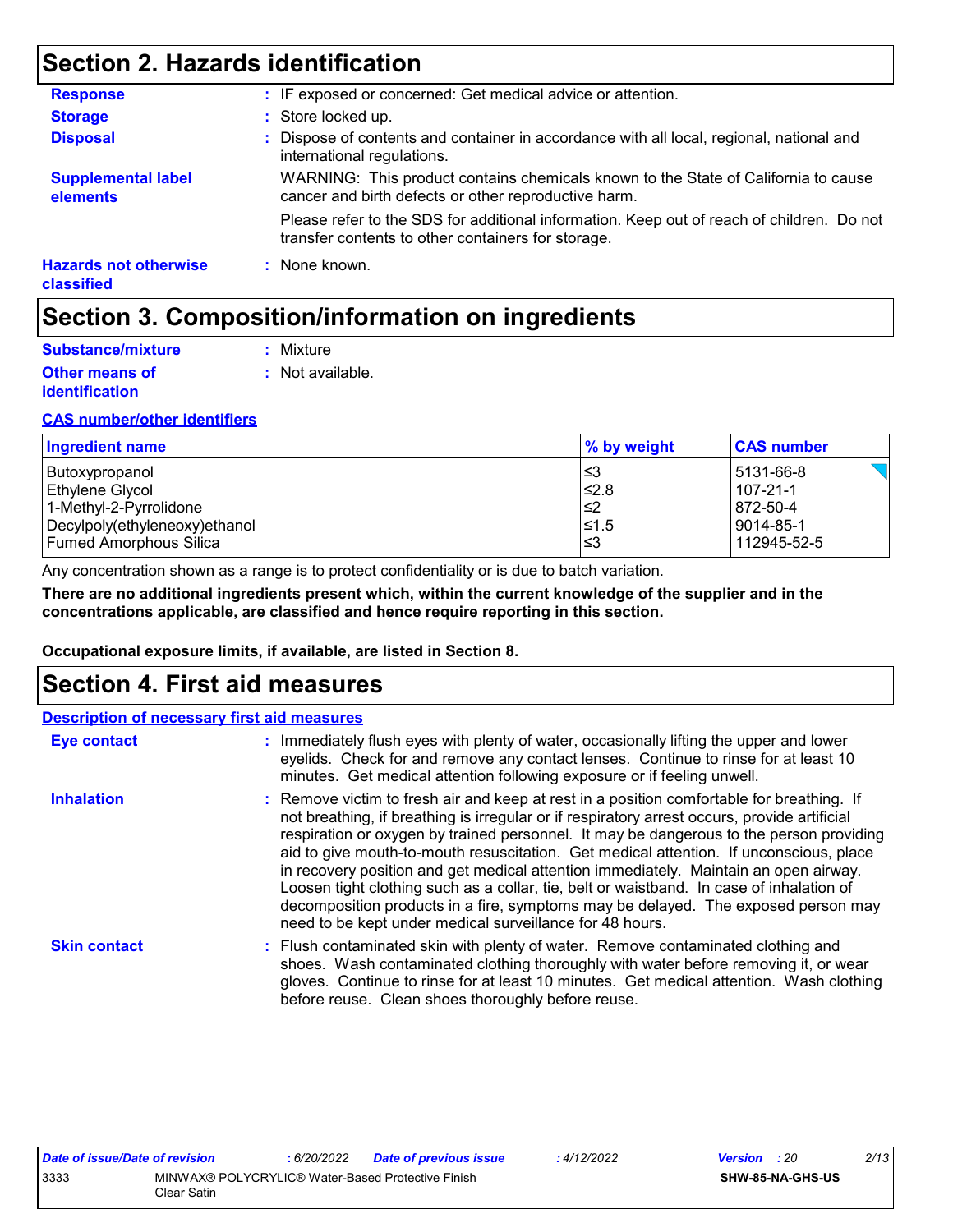## **Section 4. First aid measures**

|                                                    | <b>UL UIU IIIVUJUI V</b>                                                                                                                                                                                                                                                                                                                                                                                                                                                                                                                                                                                                                                                          |
|----------------------------------------------------|-----------------------------------------------------------------------------------------------------------------------------------------------------------------------------------------------------------------------------------------------------------------------------------------------------------------------------------------------------------------------------------------------------------------------------------------------------------------------------------------------------------------------------------------------------------------------------------------------------------------------------------------------------------------------------------|
| <b>Ingestion</b>                                   | : Wash out mouth with water. Remove dentures if any. If material has been swallowed<br>and the exposed person is conscious, give small quantities of water to drink. Stop if the<br>exposed person feels sick as vomiting may be dangerous. Do not induce vomiting<br>unless directed to do so by medical personnel. If vomiting occurs, the head should be<br>kept low so that vomit does not enter the lungs. Get medical attention. Never give<br>anything by mouth to an unconscious person. If unconscious, place in recovery position<br>and get medical attention immediately. Maintain an open airway. Loosen tight clothing<br>such as a collar, tie, belt or waistband. |
| Most important symptoms/effects, acute and delayed |                                                                                                                                                                                                                                                                                                                                                                                                                                                                                                                                                                                                                                                                                   |
| <b>Potential acute health effects</b>              |                                                                                                                                                                                                                                                                                                                                                                                                                                                                                                                                                                                                                                                                                   |
| <b>Eye contact</b>                                 | : No known significant effects or critical hazards.                                                                                                                                                                                                                                                                                                                                                                                                                                                                                                                                                                                                                               |
| <b>Inhalation</b>                                  | : No known significant effects or critical hazards.                                                                                                                                                                                                                                                                                                                                                                                                                                                                                                                                                                                                                               |
| <b>Skin contact</b>                                | : No known significant effects or critical hazards.                                                                                                                                                                                                                                                                                                                                                                                                                                                                                                                                                                                                                               |
| <b>Ingestion</b>                                   | : No known significant effects or critical hazards.                                                                                                                                                                                                                                                                                                                                                                                                                                                                                                                                                                                                                               |
| <b>Over-exposure signs/symptoms</b>                |                                                                                                                                                                                                                                                                                                                                                                                                                                                                                                                                                                                                                                                                                   |
| <b>Eye contact</b>                                 | : No specific data.                                                                                                                                                                                                                                                                                                                                                                                                                                                                                                                                                                                                                                                               |
| <b>Inhalation</b>                                  | : Adverse symptoms may include the following:<br>reduced fetal weight<br>increase in fetal deaths<br>skeletal malformations                                                                                                                                                                                                                                                                                                                                                                                                                                                                                                                                                       |
| <b>Skin contact</b>                                | : Adverse symptoms may include the following:<br>reduced fetal weight<br>increase in fetal deaths<br>skeletal malformations                                                                                                                                                                                                                                                                                                                                                                                                                                                                                                                                                       |
| <b>Ingestion</b>                                   | : Adverse symptoms may include the following:<br>reduced fetal weight<br>increase in fetal deaths<br>skeletal malformations                                                                                                                                                                                                                                                                                                                                                                                                                                                                                                                                                       |
|                                                    | Indication of immediate medical attention and special treatment needed, if necessary                                                                                                                                                                                                                                                                                                                                                                                                                                                                                                                                                                                              |
| <b>Notes to physician</b>                          | : In case of inhalation of decomposition products in a fire, symptoms may be delayed.<br>The exposed person may need to be kept under medical surveillance for 48 hours.                                                                                                                                                                                                                                                                                                                                                                                                                                                                                                          |
| <b>Specific treatments</b>                         | : No specific treatment.                                                                                                                                                                                                                                                                                                                                                                                                                                                                                                                                                                                                                                                          |
| <b>Protection of first-aiders</b>                  | : No action shall be taken involving any personal risk or without suitable training. If it is<br>suspected that fumes are still present, the rescuer should wear an appropriate mask or<br>self-contained breathing apparatus. It may be dangerous to the person providing aid to<br>give mouth-to-mouth resuscitation. Wash contaminated clothing thoroughly with water<br>before removing it, or wear gloves.                                                                                                                                                                                                                                                                   |

**See toxicological information (Section 11)**

## **Section 5. Fire-fighting measures**

| <b>Extinguishing media</b>                           |                                                                                       |
|------------------------------------------------------|---------------------------------------------------------------------------------------|
| <b>Suitable extinguishing</b><br>media               | : Use an extinguishing agent suitable for the surrounding fire.                       |
| <b>Unsuitable extinguishing</b><br>media             | : None known.                                                                         |
| <b>Specific hazards arising</b><br>from the chemical | : In a fire or if heated, a pressure increase will occur and the container may burst. |

| Date of issue/Date of revision |                                                                  | 6/20/2022 | <b>Date of previous issue</b> | : 4/12/2022 | <b>Version</b> : 20 |                  | 3/13 |
|--------------------------------|------------------------------------------------------------------|-----------|-------------------------------|-------------|---------------------|------------------|------|
| 3333                           | MINWAX® POLYCRYLIC® Water-Based Protective Finish<br>Clear Satin |           |                               |             |                     | SHW-85-NA-GHS-US |      |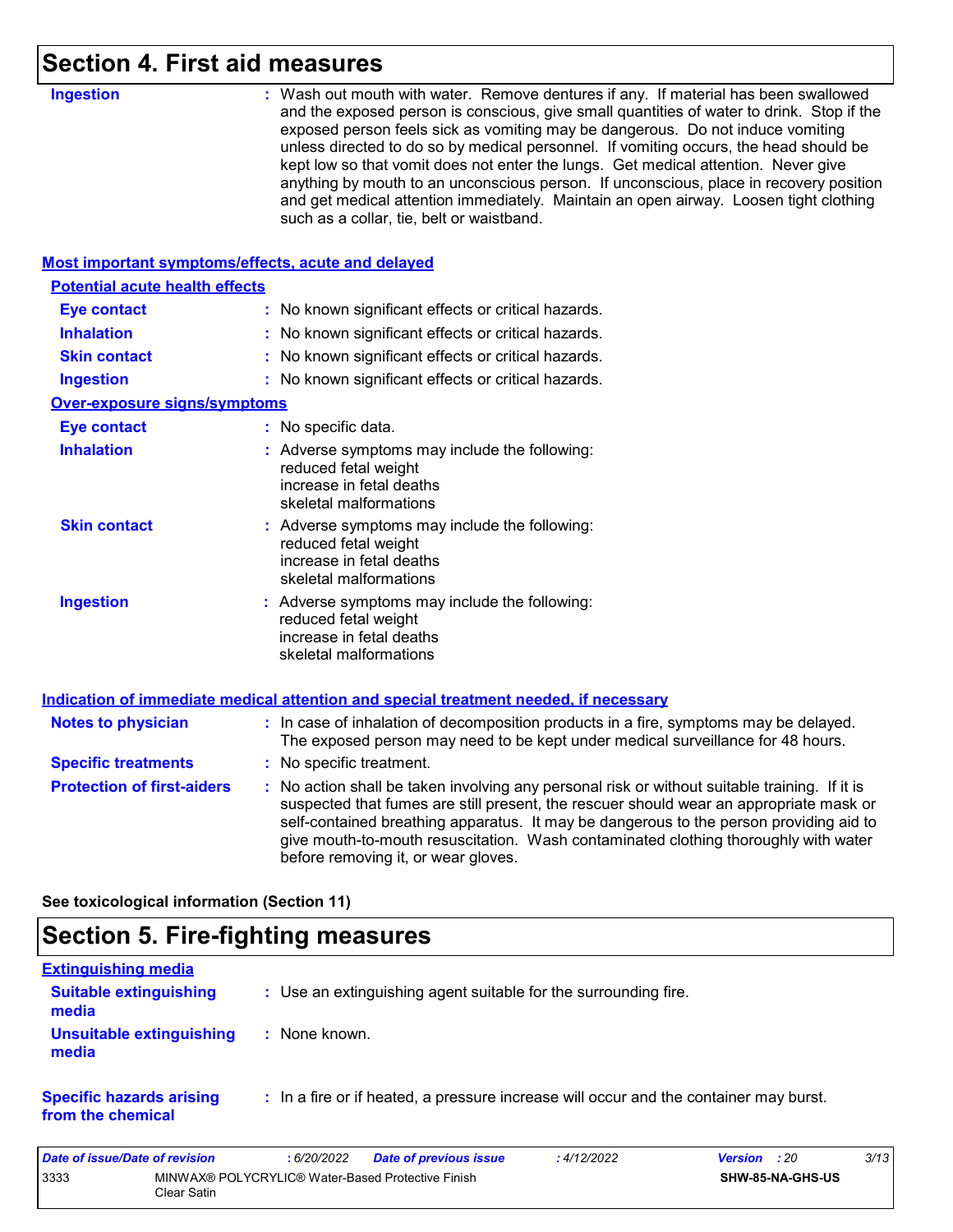### **Section 5. Fire-fighting measures**

| <b>Hazardous thermal</b><br>decomposition products       | Decomposition products may include the following materials:<br>carbon dioxide<br>carbon monoxide<br>nitrogen oxides<br>metal oxide/oxides                                                               |
|----------------------------------------------------------|---------------------------------------------------------------------------------------------------------------------------------------------------------------------------------------------------------|
| <b>Special protective actions</b><br>for fire-fighters   | Promptly isolate the scene by removing all persons from the vicinity of the incident if<br>÷.<br>there is a fire. No action shall be taken involving any personal risk or without suitable<br>training. |
| <b>Special protective</b><br>equipment for fire-fighters | Fire-fighters should wear appropriate protective equipment and self-contained breathing<br>apparatus (SCBA) with a full face-piece operated in positive pressure mode.                                  |

### **Section 6. Accidental release measures**

|                                                              | <b>Personal precautions, protective equipment and emergency procedures</b>                                                                                                                                                                                                                                                                                                                                       |
|--------------------------------------------------------------|------------------------------------------------------------------------------------------------------------------------------------------------------------------------------------------------------------------------------------------------------------------------------------------------------------------------------------------------------------------------------------------------------------------|
| For non-emergency<br>personnel                               | : No action shall be taken involving any personal risk or without suitable training.<br>Evacuate surrounding areas. Keep unnecessary and unprotected personnel from<br>entering. Do not touch or walk through spilled material. Avoid breathing vapor or mist.<br>Provide adequate ventilation. Wear appropriate respirator when ventilation is<br>inadequate. Put on appropriate personal protective equipment. |
|                                                              | For emergency responders : If specialized clothing is required to deal with the spillage, take note of any information in<br>Section 8 on suitable and unsuitable materials. See also the information in "For non-<br>emergency personnel".                                                                                                                                                                      |
| <b>Environmental precautions</b>                             | : Avoid dispersal of spilled material and runoff and contact with soil, waterways, drains<br>and sewers. Inform the relevant authorities if the product has caused environmental<br>pollution (sewers, waterways, soil or air).                                                                                                                                                                                  |
| <b>Methods and materials for containment and cleaning up</b> |                                                                                                                                                                                                                                                                                                                                                                                                                  |
| <b>Small spill</b>                                           | : Stop leak if without risk. Move containers from spill area. Dilute with water and mop up<br>if water-soluble. Alternatively, or if water-insoluble, absorb with an inert dry material and<br>place in an appropriate waste disposal container. Dispose of via a licensed waste<br>disposal contractor.                                                                                                         |
| <b>Large spill</b>                                           | : Stop leak if without risk. Move containers from spill area. Approach release from<br>upwind. Prevent entry into sewers, water courses, basements or confined areas. Wash                                                                                                                                                                                                                                       |

#### upwind. Prevent entry into sewers, water courses, basements or confined areas. Wash spillages into an effluent treatment plant or proceed as follows. Contain and collect spillage with non-combustible, absorbent material e.g. sand, earth, vermiculite or diatomaceous earth and place in container for disposal according to local regulations (see Section 13). Dispose of via a licensed waste disposal contractor. Contaminated absorbent material may pose the same hazard as the spilled product. Note: see Section 1 for emergency contact information and Section 13 for waste disposal.

### **Section 7. Handling and storage**

#### **Precautions for safe handling**

**Protective measures Theory of the exponential exponent (see Section 8).** Avoid exposure obtain special instructions before use. Avoid exposure during pregnancy. Do not handle until all safety precautions have been read and understood. Do not get in eyes or on skin or clothing. Do not breathe vapor or mist. Do not ingest. If during normal use the material presents a respiratory hazard, use only with adequate ventilation or wear appropriate respirator. Keep in the original container or an approved alternative made from a compatible material, kept tightly closed when not in use. Empty containers retain product residue and can be hazardous. Do not reuse container.

| Date of issue/Date of revision |                                                                  | 6/20/2022 | Date of previous issue | 4/12/2022 | <b>Version</b> : 20 |                  | 4/13 |
|--------------------------------|------------------------------------------------------------------|-----------|------------------------|-----------|---------------------|------------------|------|
| 3333                           | MINWAX® POLYCRYLIC® Water-Based Protective Finish<br>Clear Satin |           |                        |           |                     | SHW-85-NA-GHS-US |      |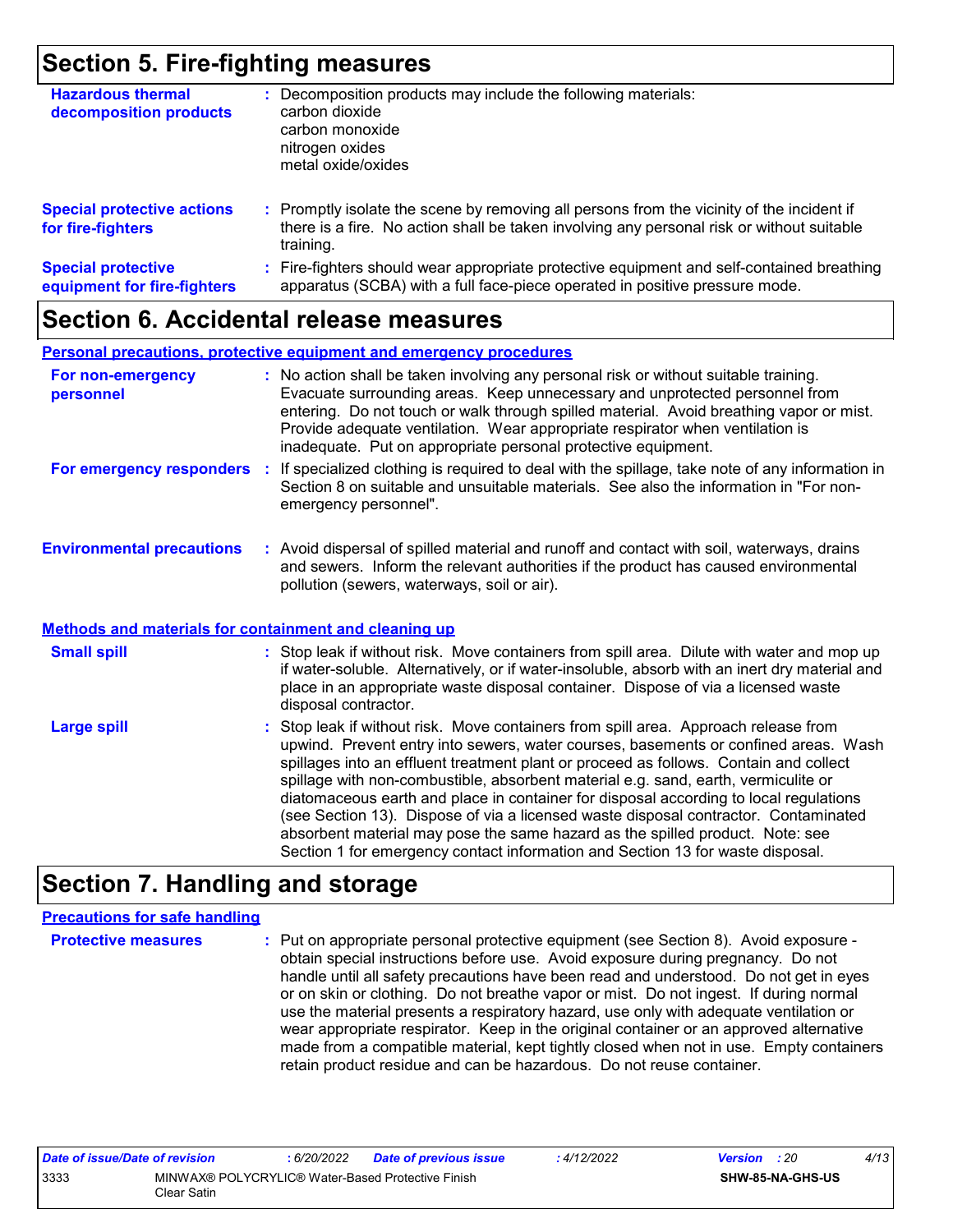## **Section 7. Handling and storage**

| <b>Advice on general</b><br>occupational hygiene                                 | : Eating, drinking and smoking should be prohibited in areas where this material is<br>handled, stored and processed. Workers should wash hands and face before eating,<br>drinking and smoking. Remove contaminated clothing and protective equipment before<br>entering eating areas. See also Section 8 for additional information on hygiene<br>measures.                                                                                                                                                                                                                                       |
|----------------------------------------------------------------------------------|-----------------------------------------------------------------------------------------------------------------------------------------------------------------------------------------------------------------------------------------------------------------------------------------------------------------------------------------------------------------------------------------------------------------------------------------------------------------------------------------------------------------------------------------------------------------------------------------------------|
| <b>Conditions for safe storage,</b><br>including any<br><b>incompatibilities</b> | : Store in accordance with local regulations. Store in original container protected from<br>direct sunlight in a dry, cool and well-ventilated area, away from incompatible materials<br>(see Section 10) and food and drink. Store locked up. Keep container tightly closed<br>and sealed until ready for use. Containers that have been opened must be carefully<br>resealed and kept upright to prevent leakage. Do not store in unlabeled containers.<br>Use appropriate containment to avoid environmental contamination. See Section 10 for<br>incompatible materials before handling or use. |

## **Section 8. Exposure controls/personal protection**

#### **Control parameters**

#### **Occupational exposure limits (OSHA United States)**

| <b>Ingredient name</b>                                         | CAS#                        | <b>Exposure limits</b>                                                                                                                                                                                                            |
|----------------------------------------------------------------|-----------------------------|-----------------------------------------------------------------------------------------------------------------------------------------------------------------------------------------------------------------------------------|
| Butoxypropanol<br><b>Ethylene Glycol</b>                       | 5131-66-8<br>$107 - 21 - 1$ | None.<br>ACGIH TLV (United States, 1/2021).<br>STEL: 10 mg/m <sup>3</sup> 15 minutes. Form: Inhalable<br>fraction. Aerosol only.<br>STEL: 50 ppm 15 minutes. Form: Vapor<br>fraction<br>TWA: 25 ppm 8 hours. Form: Vapor fraction |
| 1-Methyl-2-Pyrrolidone                                         | 872-50-4                    | OARS WEEL (United States, 1/2021).<br>Absorbed through skin.<br>TWA: 15 ppm 8 hours.<br>STEL: 120 mg/m <sup>3</sup> 15 minutes.<br>STEL: 30 ppm 15 minutes.<br>TWA: 60 mg/m <sup>3</sup> 8 hours.                                 |
| Decylpoly(ethyleneoxy)ethanol<br><b>Fumed Amorphous Silica</b> | 9014-85-1<br>112945-52-5    | None.<br>NIOSH REL (United States, 10/2020).<br>TWA: 6 mg/m <sup>3</sup> 10 hours.                                                                                                                                                |

#### **Occupational exposure limits (Canada)**

| CAS#<br><b>Ingredient name</b>        |                                                   |                               | <b>Exposure limits</b>                                                                                                                                                                                                                                                                                                                                                                                                                                                                                                                                                                                                                                   |      |  |  |
|---------------------------------------|---------------------------------------------------|-------------------------------|----------------------------------------------------------------------------------------------------------------------------------------------------------------------------------------------------------------------------------------------------------------------------------------------------------------------------------------------------------------------------------------------------------------------------------------------------------------------------------------------------------------------------------------------------------------------------------------------------------------------------------------------------------|------|--|--|
| Ethylene glycol<br>: 6/20/2022        |                                                   | $107 - 21 - 1$                | <b>CA British Columbia Provincial (Canada,</b><br>$6/2021$ ).<br>C: 100 mg/m <sup>3</sup> Form: Aerosol<br>TWA: 10 mg/m <sup>3</sup> 8 hours. Form: Particulate<br>STEL: 20 mg/m <sup>3</sup> 15 minutes. Form:<br>Particulate<br>C: 50 ppm Form: Vapour<br>CA Ontario Provincial (Canada, 6/2019).<br>Ceiling Limit: 10 mg/m <sup>3</sup> Form: Inhalable<br>particulate matter, aerosol only<br>STEL: 50 ppm 15 minutes. Form: Vapour<br>fraction.<br>TWA: 25 ppm 8 hours. Form: Vapour<br>fraction.<br><b>CA Saskatchewan Provincial (Canada,</b><br>7/2013).<br>CEIL: 100 mg/m <sup>3</sup> Form: aerosol<br>CA Alberta Provincial (Canada, 6/2018). |      |  |  |
| <b>Date of issue/Date of revision</b> |                                                   | <b>Date of previous issue</b> | :4/12/2022<br><b>Version</b> : 20                                                                                                                                                                                                                                                                                                                                                                                                                                                                                                                                                                                                                        | 5/13 |  |  |
| 3333<br>Clear Satin                   | MINWAX® POLYCRYLIC® Water-Based Protective Finish |                               | SHW-85-NA-GHS-US                                                                                                                                                                                                                                                                                                                                                                                                                                                                                                                                                                                                                                         |      |  |  |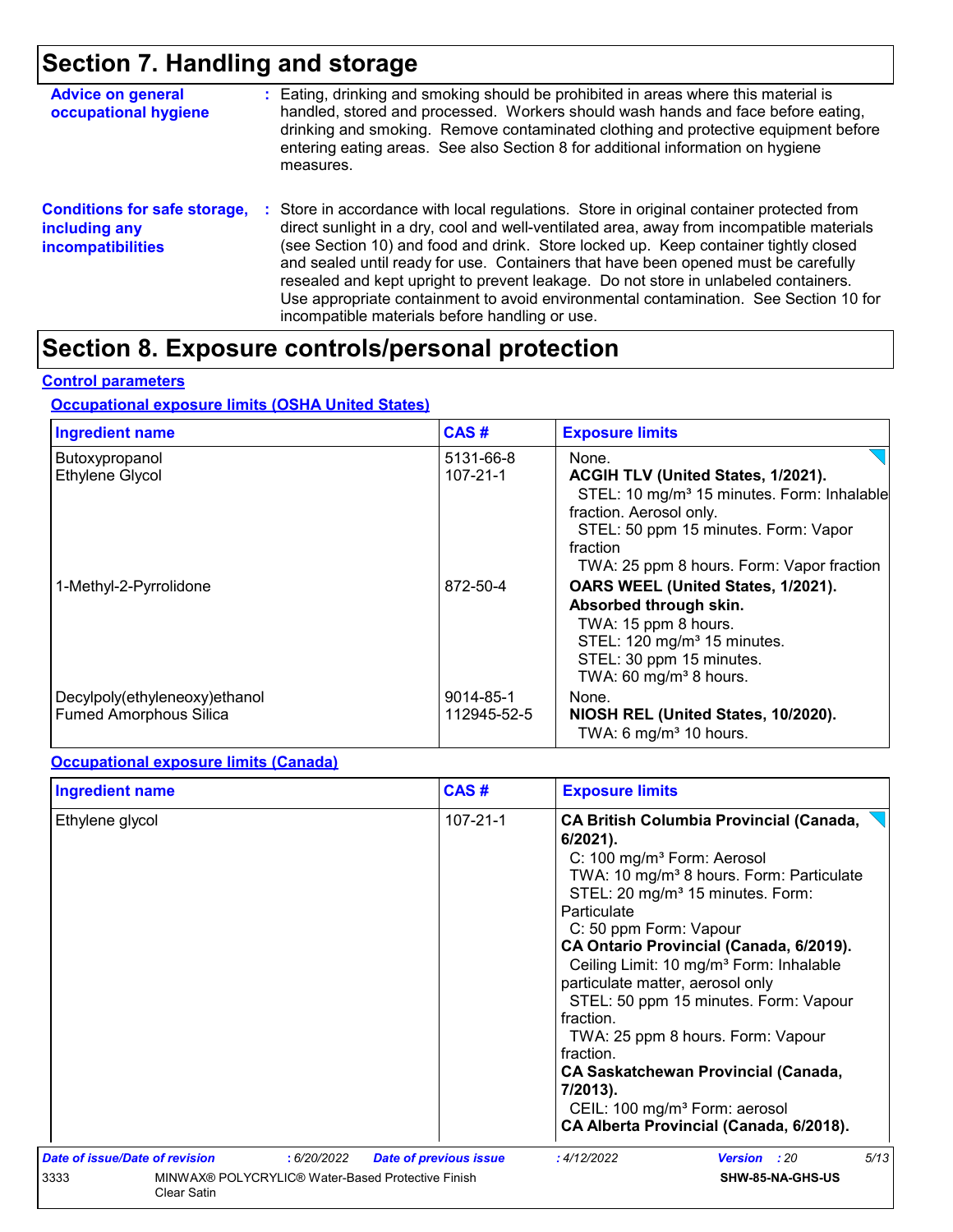## **Section 8. Exposure controls/personal protection**

|                      |          | C: 100 mg/m <sup>3</sup><br>CA Quebec Provincial (Canada, 6/2021).<br>STEV: 50 ppm 15 minutes. Form: vapour<br>and mist<br>STEV: 127 mg/m <sup>3</sup> 15 minutes. Form: vapour<br>and mist |  |  |
|----------------------|----------|---------------------------------------------------------------------------------------------------------------------------------------------------------------------------------------------|--|--|
| N-Methyl pyrrolidone | 872-50-4 | CA Ontario Provincial (Canada, 6/2019).<br>TWA: $400 \text{ mg/m}^3$ 8 hours.                                                                                                               |  |  |

#### **Occupational exposure limits (Mexico)**

|              | <b>CAS#</b>    | <b>Exposure limits</b>                                                                |  |  |
|--------------|----------------|---------------------------------------------------------------------------------------|--|--|
| l ethanediol | $107 - 21 - 1$ | NOM-010-STPS-2014 (Mexico, 4/2016).<br>CEIL: 100 mg/m <sup>3</sup> Form: Only AEROSOL |  |  |

| <b>Environmental exposure</b><br>Emissions from ventilation or work process equipment should be checked to ensure<br>they comply with the requirements of environmental protection legislation. In some<br><b>controls</b><br>cases, fume scrubbers, filters or engineering modifications to the process equipment<br>will be necessary to reduce emissions to acceptable levels.<br><b>Individual protection measures</b><br>Wash hands, forearms and face thoroughly after handling chemical products, before<br><b>Hygiene measures</b><br>eating, smoking and using the lavatory and at the end of the working period.<br>Appropriate techniques should be used to remove potentially contaminated clothing.<br>Wash contaminated clothing before reusing. Ensure that eyewash stations and safety<br>showers are close to the workstation location.<br><b>Eye/face protection</b><br>Safety eyewear complying with an approved standard should be used when a risk<br>assessment indicates this is necessary to avoid exposure to liquid splashes, mists,<br>gases or dusts. If contact is possible, the following protection should be worn, unless<br>the assessment indicates a higher degree of protection: safety glasses with side-<br>shields.<br><b>Skin protection</b><br><b>Hand protection</b><br>: Chemical-resistant, impervious gloves complying with an approved standard should be<br>worn at all times when handling chemical products if a risk assessment indicates this is<br>necessary. Considering the parameters specified by the glove manufacturer, check<br>during use that the gloves are still retaining their protective properties. It should be<br>noted that the time to breakthrough for any glove material may be different for different<br>glove manufacturers. In the case of mixtures, consisting of several substances, the<br>protection time of the gloves cannot be accurately estimated.<br><b>Body protection</b><br>Personal protective equipment for the body should be selected based on the task being<br>performed and the risks involved and should be approved by a specialist before<br>handling this product.<br><b>Other skin protection</b><br>Appropriate footwear and any additional skin protection measures should be selected<br>based on the task being performed and the risks involved and should be approved by a<br>specialist before handling this product.<br><b>Respiratory protection</b><br>Based on the hazard and potential for exposure, select a respirator that meets the<br>appropriate standard or certification. Respirators must be used according to a<br>respiratory protection program to ensure proper fitting, training, and other important | <b>Appropriate engineering</b><br><b>controls</b> | : If user operations generate dust, fumes, gas, vapor or mist, use process enclosures,<br>local exhaust ventilation or other engineering controls to keep worker exposure to<br>airborne contaminants below any recommended or statutory limits. |
|---------------------------------------------------------------------------------------------------------------------------------------------------------------------------------------------------------------------------------------------------------------------------------------------------------------------------------------------------------------------------------------------------------------------------------------------------------------------------------------------------------------------------------------------------------------------------------------------------------------------------------------------------------------------------------------------------------------------------------------------------------------------------------------------------------------------------------------------------------------------------------------------------------------------------------------------------------------------------------------------------------------------------------------------------------------------------------------------------------------------------------------------------------------------------------------------------------------------------------------------------------------------------------------------------------------------------------------------------------------------------------------------------------------------------------------------------------------------------------------------------------------------------------------------------------------------------------------------------------------------------------------------------------------------------------------------------------------------------------------------------------------------------------------------------------------------------------------------------------------------------------------------------------------------------------------------------------------------------------------------------------------------------------------------------------------------------------------------------------------------------------------------------------------------------------------------------------------------------------------------------------------------------------------------------------------------------------------------------------------------------------------------------------------------------------------------------------------------------------------------------------------------------------------------------------------------------------------------------------------------------------------------------------------------------------------------------------------------------------------|---------------------------------------------------|--------------------------------------------------------------------------------------------------------------------------------------------------------------------------------------------------------------------------------------------------|
|                                                                                                                                                                                                                                                                                                                                                                                                                                                                                                                                                                                                                                                                                                                                                                                                                                                                                                                                                                                                                                                                                                                                                                                                                                                                                                                                                                                                                                                                                                                                                                                                                                                                                                                                                                                                                                                                                                                                                                                                                                                                                                                                                                                                                                                                                                                                                                                                                                                                                                                                                                                                                                                                                                                                       |                                                   |                                                                                                                                                                                                                                                  |
|                                                                                                                                                                                                                                                                                                                                                                                                                                                                                                                                                                                                                                                                                                                                                                                                                                                                                                                                                                                                                                                                                                                                                                                                                                                                                                                                                                                                                                                                                                                                                                                                                                                                                                                                                                                                                                                                                                                                                                                                                                                                                                                                                                                                                                                                                                                                                                                                                                                                                                                                                                                                                                                                                                                                       |                                                   |                                                                                                                                                                                                                                                  |
|                                                                                                                                                                                                                                                                                                                                                                                                                                                                                                                                                                                                                                                                                                                                                                                                                                                                                                                                                                                                                                                                                                                                                                                                                                                                                                                                                                                                                                                                                                                                                                                                                                                                                                                                                                                                                                                                                                                                                                                                                                                                                                                                                                                                                                                                                                                                                                                                                                                                                                                                                                                                                                                                                                                                       |                                                   |                                                                                                                                                                                                                                                  |
|                                                                                                                                                                                                                                                                                                                                                                                                                                                                                                                                                                                                                                                                                                                                                                                                                                                                                                                                                                                                                                                                                                                                                                                                                                                                                                                                                                                                                                                                                                                                                                                                                                                                                                                                                                                                                                                                                                                                                                                                                                                                                                                                                                                                                                                                                                                                                                                                                                                                                                                                                                                                                                                                                                                                       |                                                   |                                                                                                                                                                                                                                                  |
|                                                                                                                                                                                                                                                                                                                                                                                                                                                                                                                                                                                                                                                                                                                                                                                                                                                                                                                                                                                                                                                                                                                                                                                                                                                                                                                                                                                                                                                                                                                                                                                                                                                                                                                                                                                                                                                                                                                                                                                                                                                                                                                                                                                                                                                                                                                                                                                                                                                                                                                                                                                                                                                                                                                                       |                                                   |                                                                                                                                                                                                                                                  |
|                                                                                                                                                                                                                                                                                                                                                                                                                                                                                                                                                                                                                                                                                                                                                                                                                                                                                                                                                                                                                                                                                                                                                                                                                                                                                                                                                                                                                                                                                                                                                                                                                                                                                                                                                                                                                                                                                                                                                                                                                                                                                                                                                                                                                                                                                                                                                                                                                                                                                                                                                                                                                                                                                                                                       |                                                   |                                                                                                                                                                                                                                                  |
|                                                                                                                                                                                                                                                                                                                                                                                                                                                                                                                                                                                                                                                                                                                                                                                                                                                                                                                                                                                                                                                                                                                                                                                                                                                                                                                                                                                                                                                                                                                                                                                                                                                                                                                                                                                                                                                                                                                                                                                                                                                                                                                                                                                                                                                                                                                                                                                                                                                                                                                                                                                                                                                                                                                                       |                                                   |                                                                                                                                                                                                                                                  |
|                                                                                                                                                                                                                                                                                                                                                                                                                                                                                                                                                                                                                                                                                                                                                                                                                                                                                                                                                                                                                                                                                                                                                                                                                                                                                                                                                                                                                                                                                                                                                                                                                                                                                                                                                                                                                                                                                                                                                                                                                                                                                                                                                                                                                                                                                                                                                                                                                                                                                                                                                                                                                                                                                                                                       |                                                   |                                                                                                                                                                                                                                                  |
|                                                                                                                                                                                                                                                                                                                                                                                                                                                                                                                                                                                                                                                                                                                                                                                                                                                                                                                                                                                                                                                                                                                                                                                                                                                                                                                                                                                                                                                                                                                                                                                                                                                                                                                                                                                                                                                                                                                                                                                                                                                                                                                                                                                                                                                                                                                                                                                                                                                                                                                                                                                                                                                                                                                                       |                                                   | aspects of use.                                                                                                                                                                                                                                  |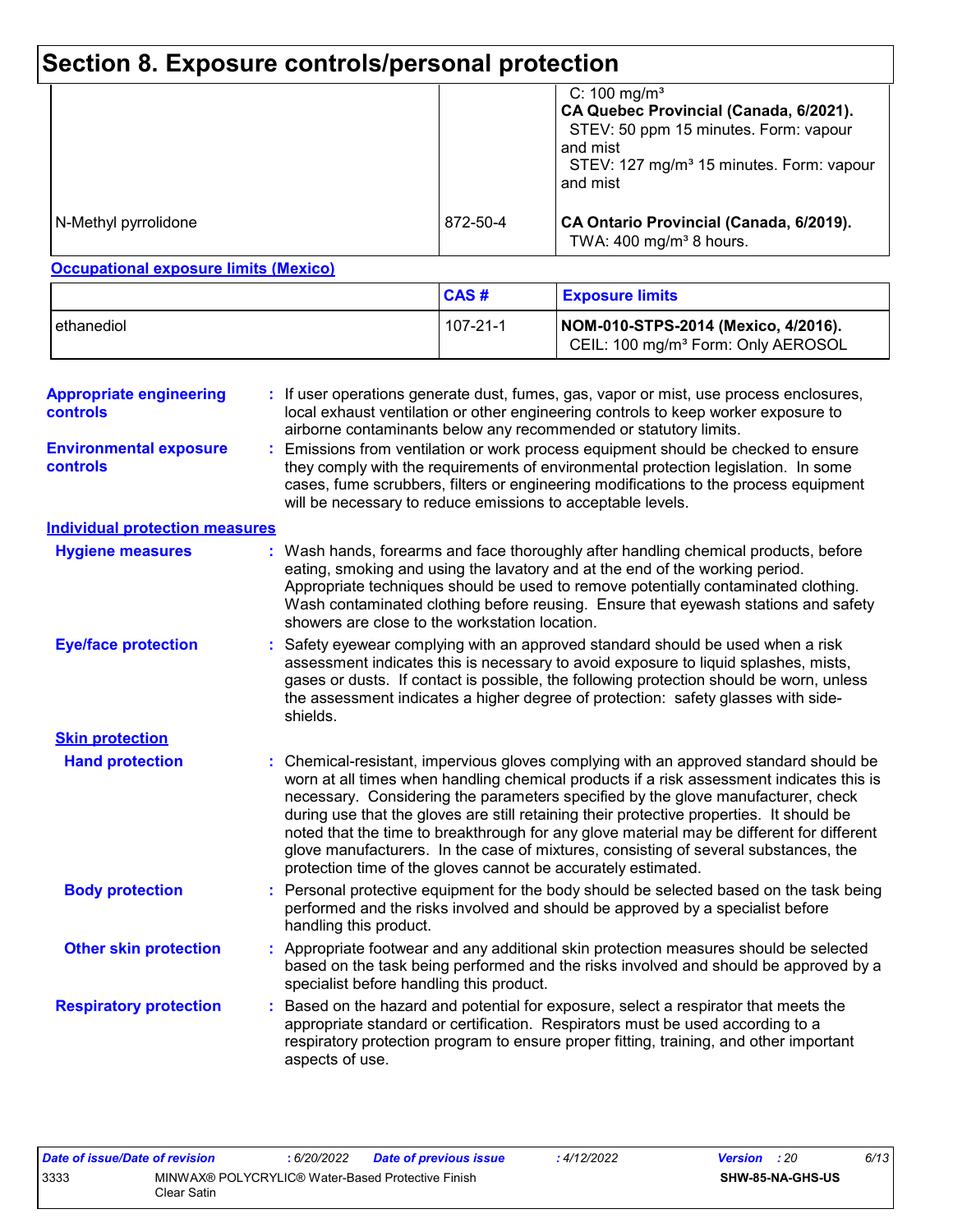## **Section 9. Physical and chemical properties**

The conditions of measurement of all properties are at standard temperature and pressure unless otherwise indicated.

| <b>Appearance</b>                                                 |                                                                |
|-------------------------------------------------------------------|----------------------------------------------------------------|
| <b>Physical state</b>                                             | $:$ Liquid.                                                    |
| <b>Color</b>                                                      | Not available.                                                 |
| Odor                                                              | Not available.                                                 |
| <b>Odor threshold</b>                                             | Not available.                                                 |
| pH                                                                | : 8.5                                                          |
| <b>Melting point/freezing point</b>                               | : Not available.                                               |
| <b>Boiling point, initial boiling</b><br>point, and boiling range | : $100^{\circ}$ C (212 $^{\circ}$ F)                           |
| <b>Flash point</b>                                                | Closed cup: 100°C (212°F) [Pensky-Martens Closed Cup]          |
| <b>Evaporation rate</b>                                           | $0.09$ (butyl acetate = 1)                                     |
| <b>Flammability</b>                                               | Not available.                                                 |
| Lower and upper explosion<br>limit/flammability limit             | $:$ Lower: $0.6\%$<br>Upper: 20.4%                             |
| <b>Vapor pressure</b>                                             | : $2.3$ kPa (17.5 mm Hg)                                       |
| <b>Relative vapor density</b>                                     | 1 [Air = 1]                                                    |
| <b>Relative density</b>                                           | : 1.03                                                         |
| <b>Solubility</b>                                                 | Not available.                                                 |
| <b>Partition coefficient: n-</b><br>octanol/water                 | : Not applicable.                                              |
| <b>Auto-ignition temperature</b>                                  | : Not available.                                               |
| <b>Decomposition temperature</b>                                  | : Not available.                                               |
| <b>Viscosity</b>                                                  | Kinematic (40°C (104°F)): >20.5 mm <sup>2</sup> /s (>20.5 cSt) |
| <b>Molecular weight</b>                                           | Not applicable.                                                |
| <b>Aerosol product</b>                                            |                                                                |
| <b>Heat of combustion</b>                                         | $: 3.935$ kJ/g                                                 |

## **Section 10. Stability and reactivity**

| <b>Reactivity</b>                                   | : No specific test data related to reactivity available for this product or its ingredients.              |
|-----------------------------------------------------|-----------------------------------------------------------------------------------------------------------|
| <b>Chemical stability</b>                           | : The product is stable.                                                                                  |
| <b>Possibility of hazardous</b><br><b>reactions</b> | : Under normal conditions of storage and use, hazardous reactions will not occur.                         |
| <b>Conditions to avoid</b>                          | : No specific data.                                                                                       |
| <b>Incompatible materials</b>                       | : No specific data.                                                                                       |
| <b>Hazardous decomposition</b><br>products          | : Under normal conditions of storage and use, hazardous decomposition products should<br>not be produced. |

| Date of issue/Date of revision |                                                                  | 6/20/2022 | <b>Date of previous issue</b> | : 4/12/2022 | <b>Version</b> : 20 |                  | 7/13 |
|--------------------------------|------------------------------------------------------------------|-----------|-------------------------------|-------------|---------------------|------------------|------|
| 3333                           | MINWAX® POLYCRYLIC® Water-Based Protective Finish<br>Clear Satin |           |                               |             |                     | SHW-85-NA-GHS-US |      |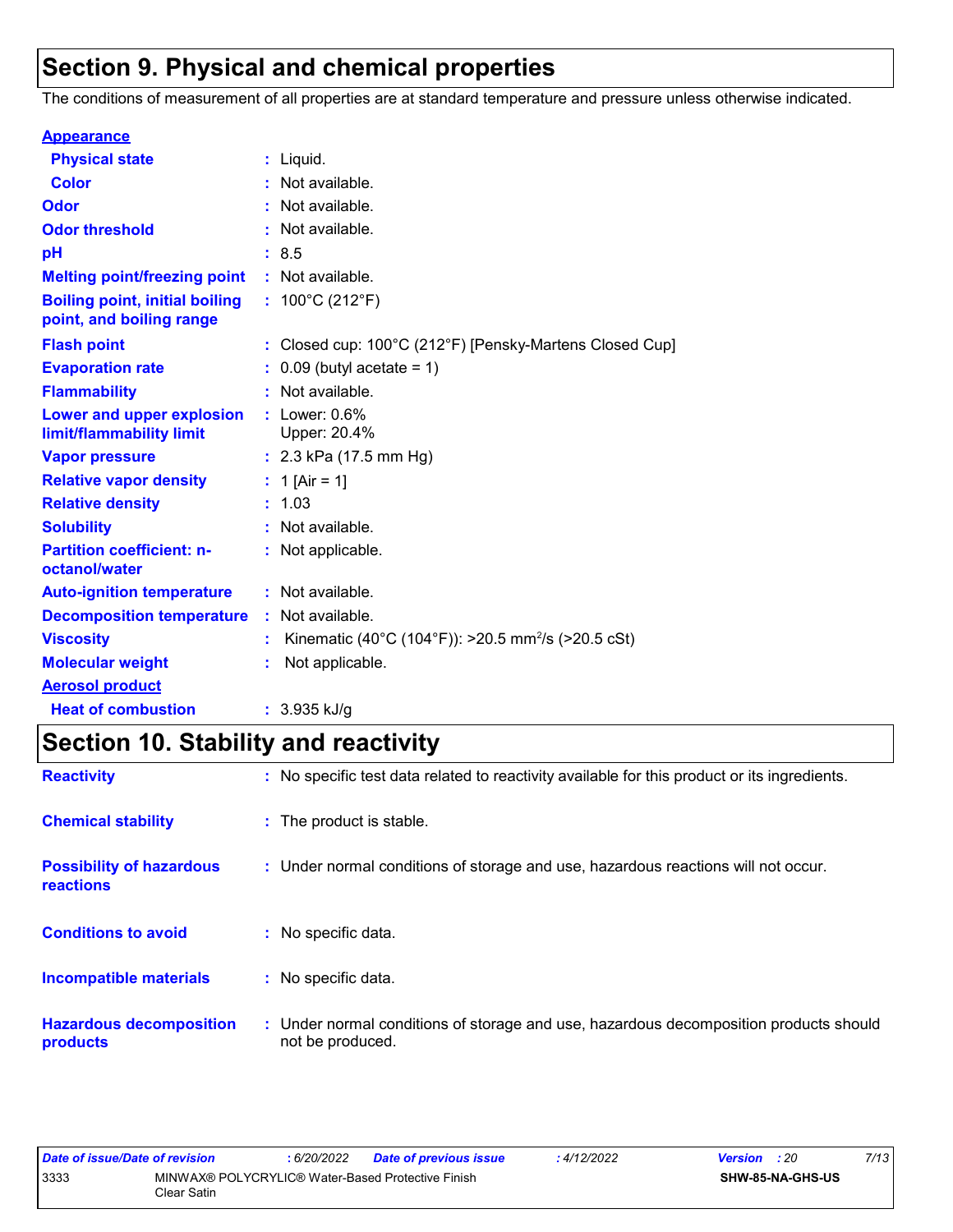## **Section 11. Toxicological information**

#### **Information on toxicological effects**

#### **Acute toxicity**

| <b>Product/ingredient name</b> | <b>Result</b> | <b>Species</b> | <b>Dose</b>  | <b>Exposure</b> |
|--------------------------------|---------------|----------------|--------------|-----------------|
| Butoxypropanol                 | LD50 Dermal   | Rabbit         | $3100$ mg/kg |                 |
| Ethylene Glycol                | LD50 Oral     | Rat            | 4700 mg/kg   |                 |
| 1-Methyl-2-Pyrrolidone         | LD50 Dermal   | Rabbit         | $8$ g/kg     |                 |
|                                | LD50 Oral     | Rat            | $3914$ mg/kg |                 |
| <b>Fumed Amorphous Silica</b>  | LD50 Oral     | Rat            | 3160 mg/kg   |                 |

#### **Irritation/Corrosion**

| <b>Product/ingredient name</b> | <b>Result</b>                                    | <b>Species</b>     | <b>Score</b>             | <b>Exposure</b>                  | <b>Observation</b>            |
|--------------------------------|--------------------------------------------------|--------------------|--------------------------|----------------------------------|-------------------------------|
| <b>Ethylene Glycol</b>         | Eyes - Mild irritant                             | Rabbit             |                          | <b>24 hours 500</b>              |                               |
|                                | Eyes - Mild irritant                             | Rabbit             |                          | mq<br>hours 100<br>mg            | $\overline{a}$                |
|                                | Eyes - Moderate irritant                         | Rabbit             |                          | 6 hours 1440                     |                               |
| 1-Methyl-2-Pyrrolidone         | Skin - Mild irritant<br>Eyes - Moderate irritant | Rabbit<br>l Rabbit | $\overline{\phantom{0}}$ | mg<br>555 mg<br>$100 \text{ mg}$ | -<br>$\overline{\phantom{0}}$ |

#### **Sensitization**

Not available.

#### **Mutagenicity**

Not available.

#### **Carcinogenicity**

Not available.

#### **Classification**

| <b>Product/ingredient name</b> | <b>OSHA</b> | <b>IARC</b> | <b>NTP</b> |
|--------------------------------|-------------|-------------|------------|
| <b>Fumed Amorphous Silica</b>  | -           |             |            |

#### **Reproductive toxicity**

Not available.

#### **Teratogenicity**

Not available.

#### **Specific target organ toxicity (single exposure)**

| <b>Name</b>            | <b>Category</b> | <b>Route of</b><br>exposure | <b>Target organs</b>                     |
|------------------------|-----------------|-----------------------------|------------------------------------------|
| Butoxypropanol         | Category 3      |                             | <b>Respiratory tract</b><br>l irritation |
|                        | Category 3      |                             | l Narcotic effects                       |
| Ethylene Glycol        | Category 3      |                             | Respiratory tract<br><b>lirritation</b>  |
|                        | Category 3      |                             | l Narcotic effects                       |
| 1-Methyl-2-Pyrrolidone | Category 3      |                             | <b>Respiratory tract</b><br>irritation   |

**Specific target organ toxicity (repeated exposure)**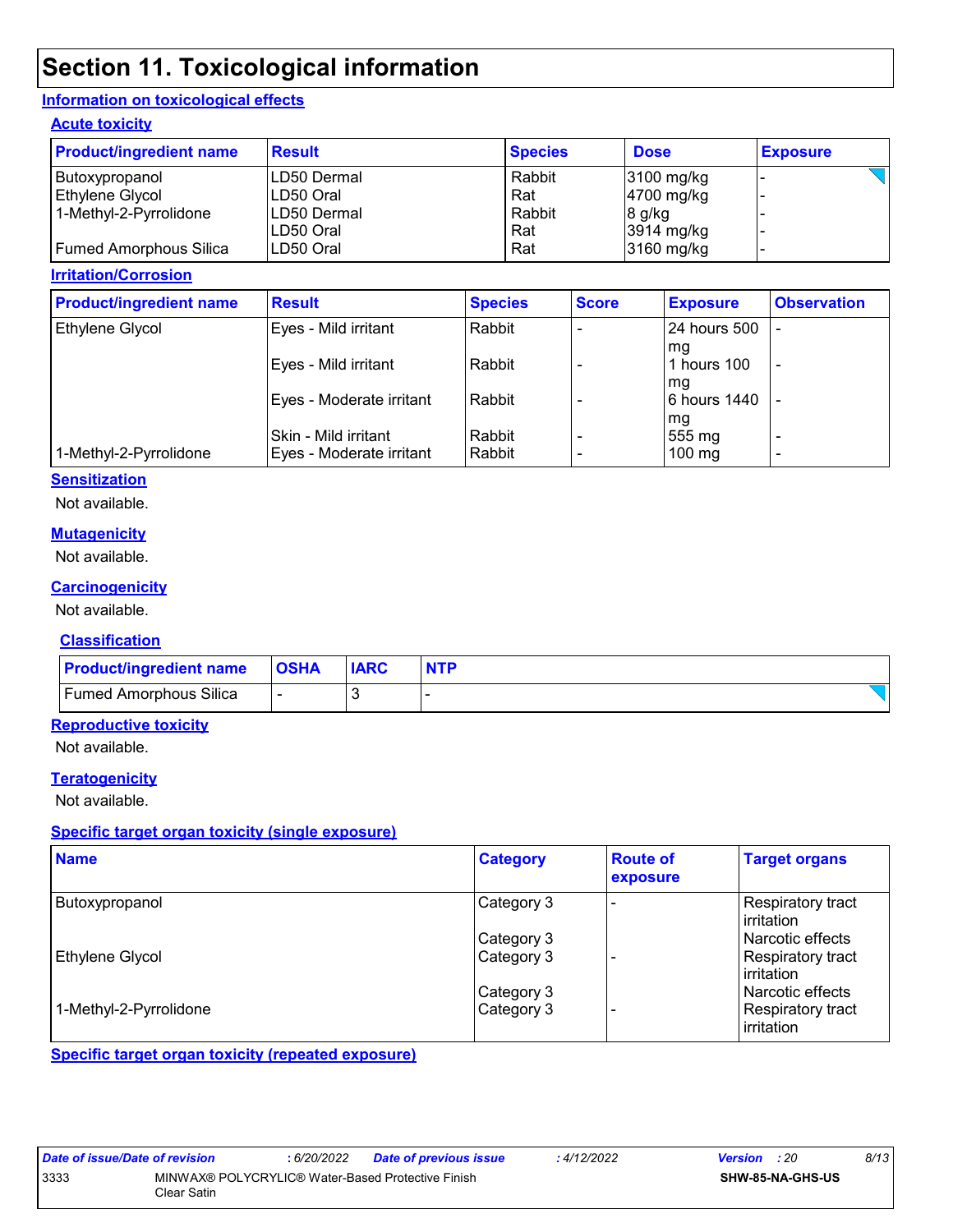## **Section 11. Toxicological information**

| <b>Name</b>            | <b>Category</b> | <b>Route of</b><br>exposure | <b>Target organs</b> |
|------------------------|-----------------|-----------------------------|----------------------|
| Butoxypropanol         | Category 2      |                             |                      |
| <b>Ethylene Glycol</b> | Category 2      |                             |                      |

**Aspiration hazard**

Not available.

| Information on the likely<br>routes of exposure | $:$ Not available.                                                                                                          |
|-------------------------------------------------|-----------------------------------------------------------------------------------------------------------------------------|
| <b>Potential acute health effects</b>           |                                                                                                                             |
| <b>Eye contact</b>                              | : No known significant effects or critical hazards.                                                                         |
| <b>Inhalation</b>                               | : No known significant effects or critical hazards.                                                                         |
| <b>Skin contact</b>                             | : No known significant effects or critical hazards.                                                                         |
| <b>Ingestion</b>                                | : No known significant effects or critical hazards.                                                                         |
|                                                 | Symptoms related to the physical, chemical and toxicological characteristics                                                |
| <b>Eye contact</b>                              | : No specific data.                                                                                                         |
| <b>Inhalation</b>                               | : Adverse symptoms may include the following:<br>reduced fetal weight<br>increase in fetal deaths<br>skeletal malformations |
| <b>Skin contact</b>                             | : Adverse symptoms may include the following:<br>reduced fetal weight<br>increase in fetal deaths<br>skeletal malformations |
| <b>Ingestion</b>                                | : Adverse symptoms may include the following:<br>reduced fetal weight<br>increase in fetal deaths<br>skeletal malformations |
|                                                 | Delayed and immediate effects and also chronic effects from short and long term exposure                                    |
| <b>Short term exposure</b>                      |                                                                                                                             |
| <b>Potential immediate</b><br>effects           | : Not available.                                                                                                            |
| <b>Potential delayed effects</b>                | : Not available.                                                                                                            |
| <b>Long term exposure</b>                       |                                                                                                                             |
| <b>Potential immediate</b><br>effects           | : Not available.                                                                                                            |

| <b>Potential delayed effects</b> |  | Not available. |
|----------------------------------|--|----------------|
|----------------------------------|--|----------------|

**Potential chronic health effects**

Not available.

| <b>General</b>               | : May cause damage to organs through prolonged or repeated exposure. |  |
|------------------------------|----------------------------------------------------------------------|--|
| <b>Carcinogenicity</b>       | : No known significant effects or critical hazards.                  |  |
| <b>Mutagenicity</b>          | : No known significant effects or critical hazards.                  |  |
| <b>Teratogenicity</b>        | : May damage the unborn child.                                       |  |
| <b>Developmental effects</b> | : No known significant effects or critical hazards.                  |  |
| <b>Fertility effects</b>     | : No known significant effects or critical hazards.                  |  |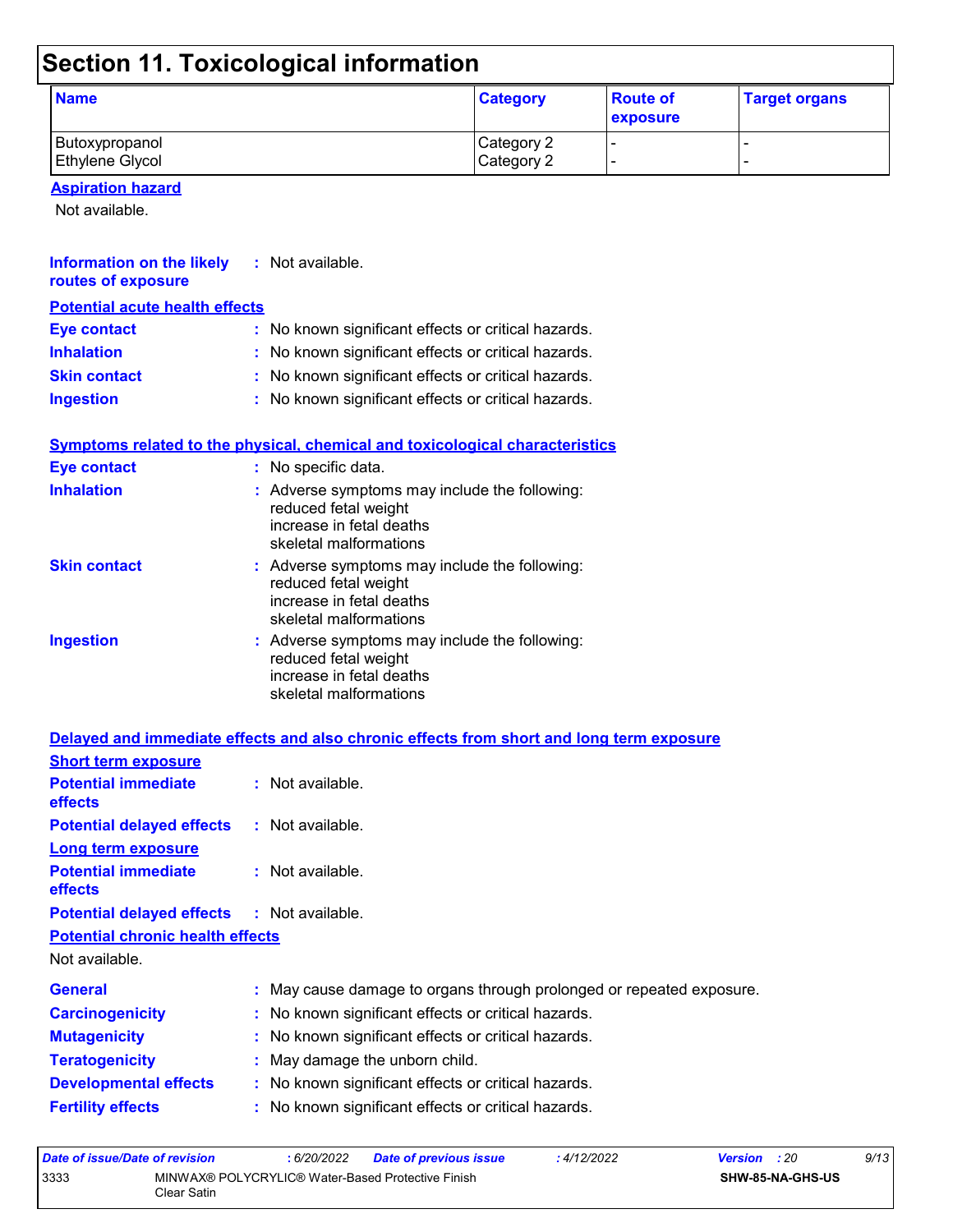## **Section 11. Toxicological information**

#### **Numerical measures of toxicity Acute toxicity estimates**

| <b>ACUTE TOXICITY ESTIMATES</b> |                  |  |  |  |
|---------------------------------|------------------|--|--|--|
| <b>Route</b>                    | <b>ATE value</b> |  |  |  |
| Oral                            | 19838 mg/kg      |  |  |  |
| Dermal                          | 109154.94 mg/kg  |  |  |  |

## **Section 12. Ecological information**

| <b>Product/ingredient name</b> | <b>Result</b>                                                     | <b>Species</b>                                        | <b>Exposure</b>      |
|--------------------------------|-------------------------------------------------------------------|-------------------------------------------------------|----------------------|
|                                |                                                                   |                                                       |                      |
| <b>Ethylene Glycol</b>         | Acute LC50 6900000 µg/l Fresh water                               | Crustaceans - Ceriodaphnia<br>dubia - Neonate         | 48 hours             |
|                                | Acute LC50 41000 mg/l Fresh water                                 | Daphnia - Daphnia magna -<br>l Neonate                | 48 hours             |
|                                | Acute LC50 8050000 µg/l Fresh water                               | <b>Fish - Pimephales promelas</b>                     | l 96 hours           |
| 1-Methyl-2-Pyrrolidone         | Acute LC50 1.23 ppm Fresh water<br>Acute LC50 832 ppm Fresh water | Daphnia - Daphnia magna<br>Fish - Lepomis macrochirus | 48 hours<br>96 hours |

#### **Persistence and degradability**

| <b>Product/ingredient name</b> | <b>Aquatic half-life</b> | <b>Photolysis</b> | Biodegradability |
|--------------------------------|--------------------------|-------------------|------------------|
| <b>Ethylene Glycol</b>         |                          |                   | Readily          |

#### **Bioaccumulative potential**

Not available.

#### **Mobility in soil**

**Soil/water partition coefficient (KOC) :** Not available.

**Other adverse effects** : No known significant effects or critical hazards.

### **Section 13. Disposal considerations**

| <b>Disposal methods</b> | : The generation of waste should be avoided or minimized wherever possible. Disposal<br>of this product, solutions and any by-products should at all times comply with the<br>requirements of environmental protection and waste disposal legislation and any<br>regional local authority requirements. Dispose of surplus and non-recyclable products<br>via a licensed waste disposal contractor. Waste should not be disposed of untreated to<br>the sewer unless fully compliant with the requirements of all authorities with jurisdiction.<br>Waste packaging should be recycled. Incineration or landfill should only be considered<br>when recycling is not feasible. This material and its container must be disposed of in a<br>safe way. Care should be taken when handling emptied containers that have not been<br>cleaned or rinsed out. Empty containers or liners may retain some product residues.<br>Avoid dispersal of spilled material and runoff and contact with soil, waterways, drains |
|-------------------------|----------------------------------------------------------------------------------------------------------------------------------------------------------------------------------------------------------------------------------------------------------------------------------------------------------------------------------------------------------------------------------------------------------------------------------------------------------------------------------------------------------------------------------------------------------------------------------------------------------------------------------------------------------------------------------------------------------------------------------------------------------------------------------------------------------------------------------------------------------------------------------------------------------------------------------------------------------------------------------------------------------------|
|                         | and sewers.                                                                                                                                                                                                                                                                                                                                                                                                                                                                                                                                                                                                                                                                                                                                                                                                                                                                                                                                                                                                    |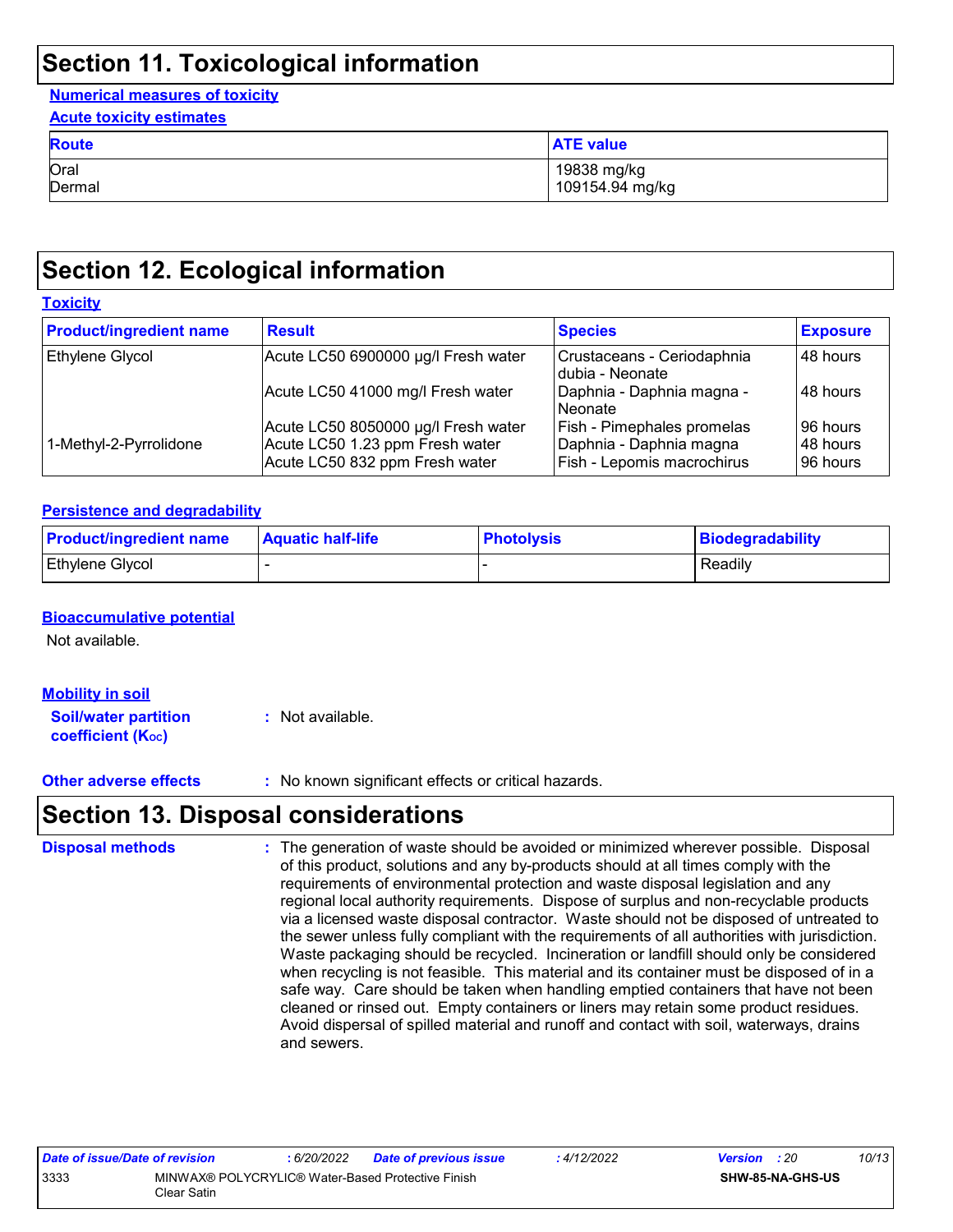### **Section 14. Transport information**

|                                                                             | <b>DOT</b><br><b>Classification</b> | <b>TDG</b><br><b>Classification</b>                                                                                                                                                                                                                                                                                                                                                                                                                                                                                                                                                                                                                                                 | <b>Mexico</b><br><b>Classification</b> | <b>IATA</b>    | <b>IMDG</b>    |
|-----------------------------------------------------------------------------|-------------------------------------|-------------------------------------------------------------------------------------------------------------------------------------------------------------------------------------------------------------------------------------------------------------------------------------------------------------------------------------------------------------------------------------------------------------------------------------------------------------------------------------------------------------------------------------------------------------------------------------------------------------------------------------------------------------------------------------|----------------------------------------|----------------|----------------|
| <b>UN number</b>                                                            | Not regulated.                      | Not regulated.                                                                                                                                                                                                                                                                                                                                                                                                                                                                                                                                                                                                                                                                      | Not regulated.                         | Not regulated. | Not regulated. |
| <b>UN proper</b><br>shipping name                                           |                                     |                                                                                                                                                                                                                                                                                                                                                                                                                                                                                                                                                                                                                                                                                     |                                        |                |                |
| <b>Transport</b><br>hazard class(es)                                        |                                     |                                                                                                                                                                                                                                                                                                                                                                                                                                                                                                                                                                                                                                                                                     |                                        |                |                |
| <b>Packing group</b>                                                        |                                     |                                                                                                                                                                                                                                                                                                                                                                                                                                                                                                                                                                                                                                                                                     |                                        |                |                |
| <b>Environmental</b><br>hazards                                             | No.                                 | No.                                                                                                                                                                                                                                                                                                                                                                                                                                                                                                                                                                                                                                                                                 | No.                                    | No.            | No.            |
| <b>Additional</b><br><b>information</b>                                     |                                     |                                                                                                                                                                                                                                                                                                                                                                                                                                                                                                                                                                                                                                                                                     |                                        |                |                |
| <b>Special precautions for user :</b><br><b>Transport in bulk according</b> | : Not available.                    | Multi-modal shipping descriptions are provided for informational purposes and do not<br>consider container sizes. The presence of a shipping description for a particular<br>mode of transport (sea, air, etc.), does not indicate that the product is packaged<br>suitably for that mode of transport. All packaging must be reviewed for suitability<br>prior to shipment, and compliance with the applicable regulations is the sole<br>responsibility of the person offering the product for transport. People loading and<br>unloading dangerous goods must be trained on all of the risks deriving from the<br>substances and on all actions in case of emergency situations. |                                        |                |                |
| to IMO instruments                                                          |                                     |                                                                                                                                                                                                                                                                                                                                                                                                                                                                                                                                                                                                                                                                                     |                                        |                |                |
|                                                                             |                                     | <b>Proper shipping name</b>                                                                                                                                                                                                                                                                                                                                                                                                                                                                                                                                                                                                                                                         | : Not available.                       |                |                |

## **Section 15. Regulatory information**

3333 MINWAX® POLYCRYLIC® Water-Based Protective Finish

Clear Satin

**TSCA 5(a)2 proposed significant new use rules**: 1-Methyl-2-Pyrrolidone; 5-Chloro-2-methylisothiazolinone; 2-Methyl-4-isothiazolin-3-one

**SHW-85-NA-GHS-US**

#### **SARA 313**

SARA 313 (40 CFR 372.45) supplier notification can be found on the Environmental Data Sheet.

#### **California Prop. 65**

WARNING: This product contains chemicals known to the State of California to cause cancer and birth defects or other reproductive harm.

| <b>International regulations</b> |                                                                                                                                                                                 |                               |                                                                                                                |                     |       |  |                                                                                                        |
|----------------------------------|---------------------------------------------------------------------------------------------------------------------------------------------------------------------------------|-------------------------------|----------------------------------------------------------------------------------------------------------------|---------------------|-------|--|--------------------------------------------------------------------------------------------------------|
| <b>International lists</b>       | : Australia inventory (AIIC): Not determined.<br>China inventory (IECSC): Not determined.<br>Japan inventory (CSCL): Not determined.<br>Japan inventory (ISHL): Not determined. |                               |                                                                                                                |                     |       |  |                                                                                                        |
|                                  |                                                                                                                                                                                 |                               |                                                                                                                |                     |       |  | Korea inventory (KECI): Not determined.<br>New Zealand Inventory of Chemicals (NZIoC): Not determined. |
|                                  |                                                                                                                                                                                 |                               | Philippines inventory (PICCS): Not determined.<br>Taiwan Chemical Substances Inventory (TCSI): Not determined. |                     |       |  |                                                                                                        |
| Date of issue/Date of revision   | :6/20/2022                                                                                                                                                                      | <b>Date of previous issue</b> | :4/12/2022                                                                                                     | <b>Version</b> : 20 | 11/13 |  |                                                                                                        |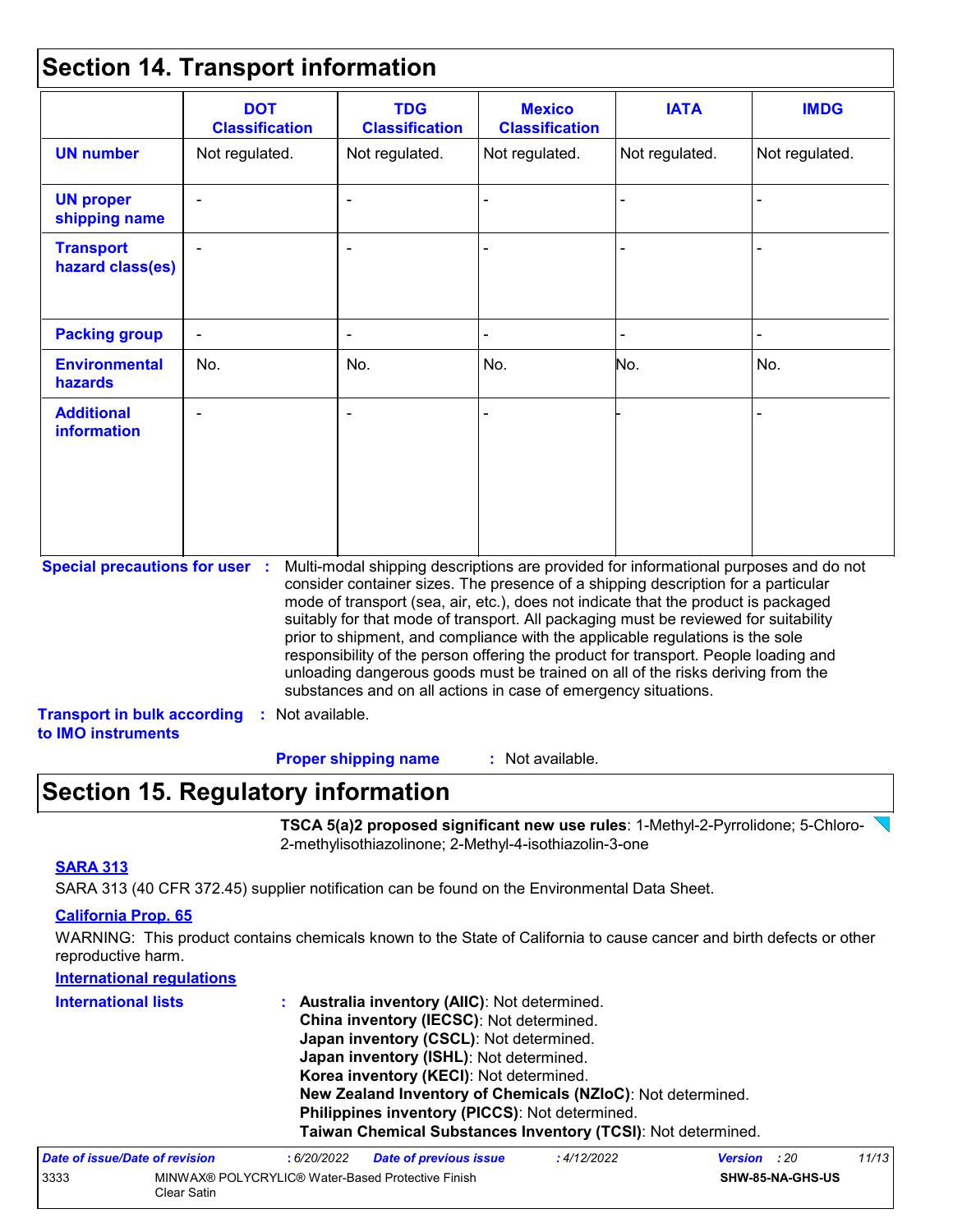### **Section 15. Regulatory information**

**Thailand inventory**: Not determined. **Turkey inventory**: Not determined. **Vietnam inventory**: Not determined.

### **Section 16. Other information**

#### **Hazardous Material Information System (U.S.A.)**



**The customer is responsible for determining the PPE code for this material. For more information on HMIS® Personal Protective Equipment (PPE) codes, consult the HMIS® Implementation Manual.**

**Caution: HMIS® ratings are based on a 0-4 rating scale, with 0 representing minimal hazards or risks, and 4 representing significant hazards or risks. Although HMIS® ratings and the associated label are not required on SDSs or products leaving a facility under 29 CFR 1910.1200, the preparer may choose to provide them. HMIS® ratings are to be used with a fully implemented HMIS® program. HMIS® is a registered trademark and service mark of the American Coatings Association, Inc.**

**Procedure used to derive the classification**

|                                                                                                        | <b>Justification</b>                                                                                                                                                                                                                                                                                                                                                                                                                                                                                                                                                                                                |  |  |  |  |
|--------------------------------------------------------------------------------------------------------|---------------------------------------------------------------------------------------------------------------------------------------------------------------------------------------------------------------------------------------------------------------------------------------------------------------------------------------------------------------------------------------------------------------------------------------------------------------------------------------------------------------------------------------------------------------------------------------------------------------------|--|--|--|--|
| TOXIC TO REPRODUCTION - Category 1B<br>SPECIFIC TARGET ORGAN TOXICITY (REPEATED EXPOSURE) - Category 2 | Calculation method<br>Calculation method                                                                                                                                                                                                                                                                                                                                                                                                                                                                                                                                                                            |  |  |  |  |
| <b>History</b>                                                                                         |                                                                                                                                                                                                                                                                                                                                                                                                                                                                                                                                                                                                                     |  |  |  |  |
| Date of printing                                                                                       | : 6/20/2022                                                                                                                                                                                                                                                                                                                                                                                                                                                                                                                                                                                                         |  |  |  |  |
| Date of issue/Date of<br>revision                                                                      | : 6/20/2022                                                                                                                                                                                                                                                                                                                                                                                                                                                                                                                                                                                                         |  |  |  |  |
| Date of previous issue                                                                                 | : 4/12/2022                                                                                                                                                                                                                                                                                                                                                                                                                                                                                                                                                                                                         |  |  |  |  |
| <b>Version</b>                                                                                         | : 20                                                                                                                                                                                                                                                                                                                                                                                                                                                                                                                                                                                                                |  |  |  |  |
| <b>Key to abbreviations</b>                                                                            | $:$ ATE = Acute Toxicity Estimate<br><b>BCF</b> = Bioconcentration Factor<br>GHS = Globally Harmonized System of Classification and Labelling of Chemicals<br>IATA = International Air Transport Association<br>IBC = Intermediate Bulk Container<br><b>IMDG</b> = International Maritime Dangerous Goods<br>LogPow = logarithm of the octanol/water partition coefficient<br>MARPOL = International Convention for the Prevention of Pollution From Ships, 1973<br>as modified by the Protocol of 1978. ("Marpol" = marine pollution)<br>$N/A = Not available$<br>SGG = Segregation Group<br>$UN = United Nations$ |  |  |  |  |

**Indicates information that has changed from previously issued version.**

#### **Notice to reader**

**It is recommended that each customer or recipient of this Safety Data Sheet (SDS) study it carefully and consult resources, as necessary or appropriate, to become aware of and understand the data contained in this SDS and any hazards associated with the product. This information is provided in good faith and believed to be accurate as of the effective date herein. However, no warranty, express or implied, is given. The information presented here applies only to the product as shipped. The addition of any material can change the composition, hazards and risks of the product. Products shall not be repackaged, modified, or tinted except as specifically instructed by the manufacturer, including but not limited to the incorporation of products not specified by the manufacturer, or the use or addition of products in proportions not specified by the manufacturer. Regulatory requirements are subject to change and may differ between various locations and jurisdictions. The customer/buyer/user is** 

| Date of issue/Date of revision |                                                                   | : 6/20/2022 | <b>Date of previous issue</b> | : 4/12/2022 | <b>Version</b> : 20 |                         | 12/13 |
|--------------------------------|-------------------------------------------------------------------|-------------|-------------------------------|-------------|---------------------|-------------------------|-------|
| 3333                           | MINWAX® POLYCRYLIC® Water-Based Protective Finish<br>Clear Satin_ |             |                               |             |                     | <b>SHW-85-NA-GHS-US</b> |       |